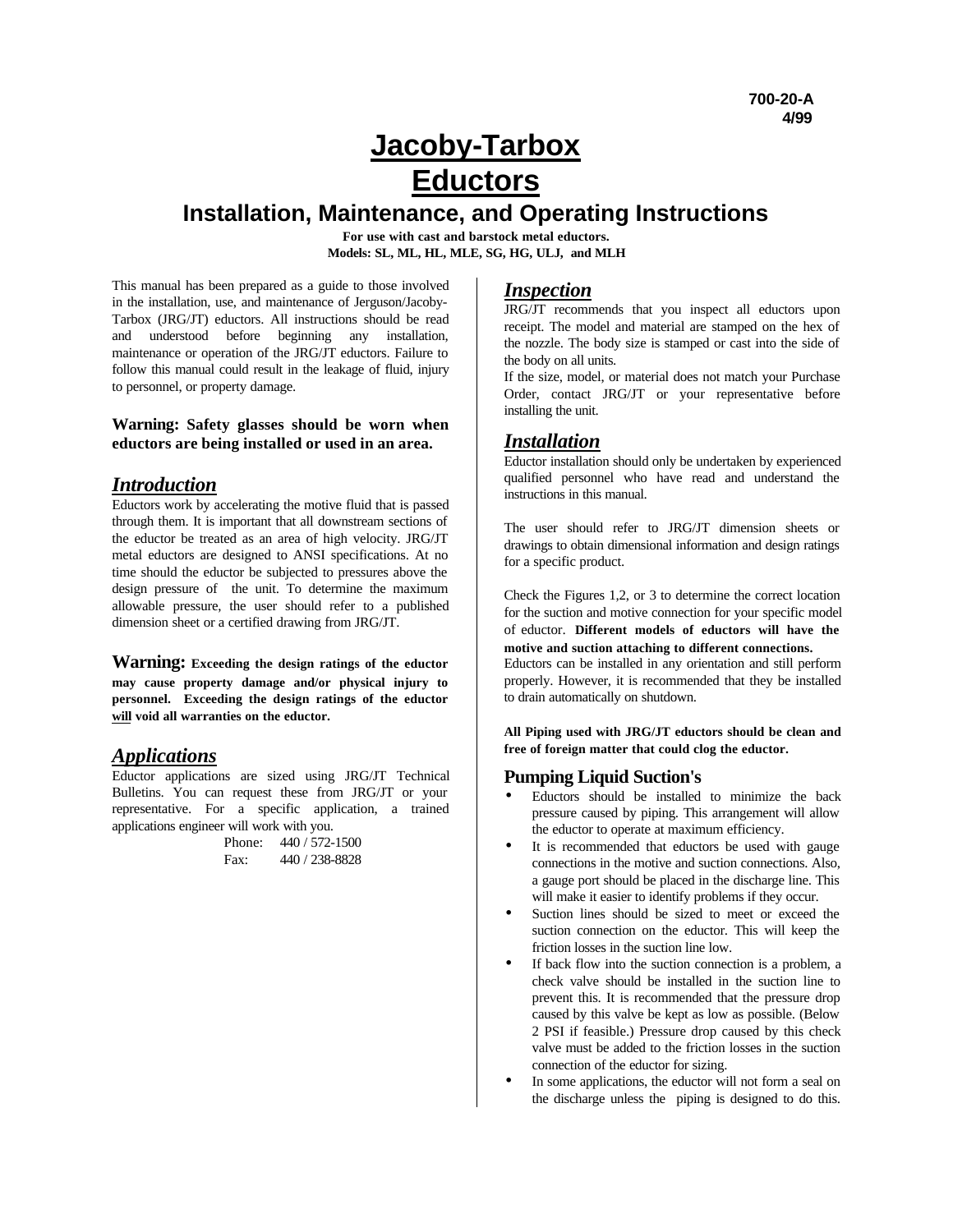Two suggestions for doing this follow: Addition of two standard  $90^{\circ}$  elbows close to the eductor can form this seal. Also, adding a very light check valve to the discharge line can form the seal.

• **Eductors are not designed to be structural load bearing fittings. Do not impose system piping loads on eductors.**



#### H**eating Liquids In-Line**

- **· Refer to the Pumping Liquids section for Primary recommendations for installation.**
- For faster removal of condensate from the steam line it is recommended that the steam connection be installed pointing up. If this is not possible or very fast heating is needed, a steam trap should be installed in the steam line.
- Steam must not contain over  $20^{\circ}$  F superheat or the unit will not perform as published in the Technical Bulletin.
- All steam lines should be properly insulated and sized to minimize friction loss.
- A check valve is recommended to help prevent water from being pushed into your steam lines.
- Some applications require that the discharge pressure be reduced for start up. An overflow line is recommended to do this. This line should be connected to a vessel to catch any overflow. It should also be placed in a protected area, as hot liquid may/will exit this line.



#### **Pumping Gases**

- When using liquid motives to pump gases the eductor should be placed with the discharge pointing  $30^{\circ}$  or more below horizontal to prevent liquid from splashing into the suction connection.
- **Warning: When using steam as a motive fluid it is possible for an eductor to have frost on one end and be very HOT on the other end.**



## *Installation Procedures*

#### **Before operation check the following things to assure correct operation.**

- 1. Check to determine all installation procedures have been completed and all piping connections are tightened properly.
- 2. Check to be sure any restrictions in the discharge line have been removed.
- 3. Ensure that all valve in the discharge lines are open.
- 4. All valves in the suction line should be closed. All check valves should be examined to assure correct operation.

## *Operation Procedures*

#### **Pumping Liquids**

- 1. Open the valve controlling the motive fluid quickly. Opening the valve slowly will not give the eductor the flow it needs to operate properly.
- 2. Open any valves in the suction line slowly.
- 3. If there are valves in the discharge line these may be closed slowly to increase the discharge pressure on the eductor.

**Do not exceed the pressure that the eductor will work against as specified in the technical bulletin.**

#### **Heating Liquids**

- 1. Open the valve controlling the motive fluid quickly. Opening the valve slowly will not give the eductor the flow it needs to operate properly.
- 2. Open the suction or steam valve slowly until desired discharge temperature is reached.
- 3. If a pressure relief valve is used in the discharge line, close it at this time. Then close the valve in the discharge to regulate the discharge pressure.

#### **Pumping Gases**

- 1. Open the valve controlling the motive fluid quickly. Opening the valve slowly will not give the eductor the flow it needs to operate properly.
- 2. Open any valves in the suction line slowly.
- 3. If there are valves in the discharge line, these may be closed slowly to increase the discharge pressure on the eductor.

#### **Do not exceed the pressure that the eductor will work against as specified in the technical bulletin.**

4. If the eductor is being used to prime a pump or siphon, close the suction valve when the suction liquid reaches the eductor; start the pump, and turn off the motive fluid to the eductor.